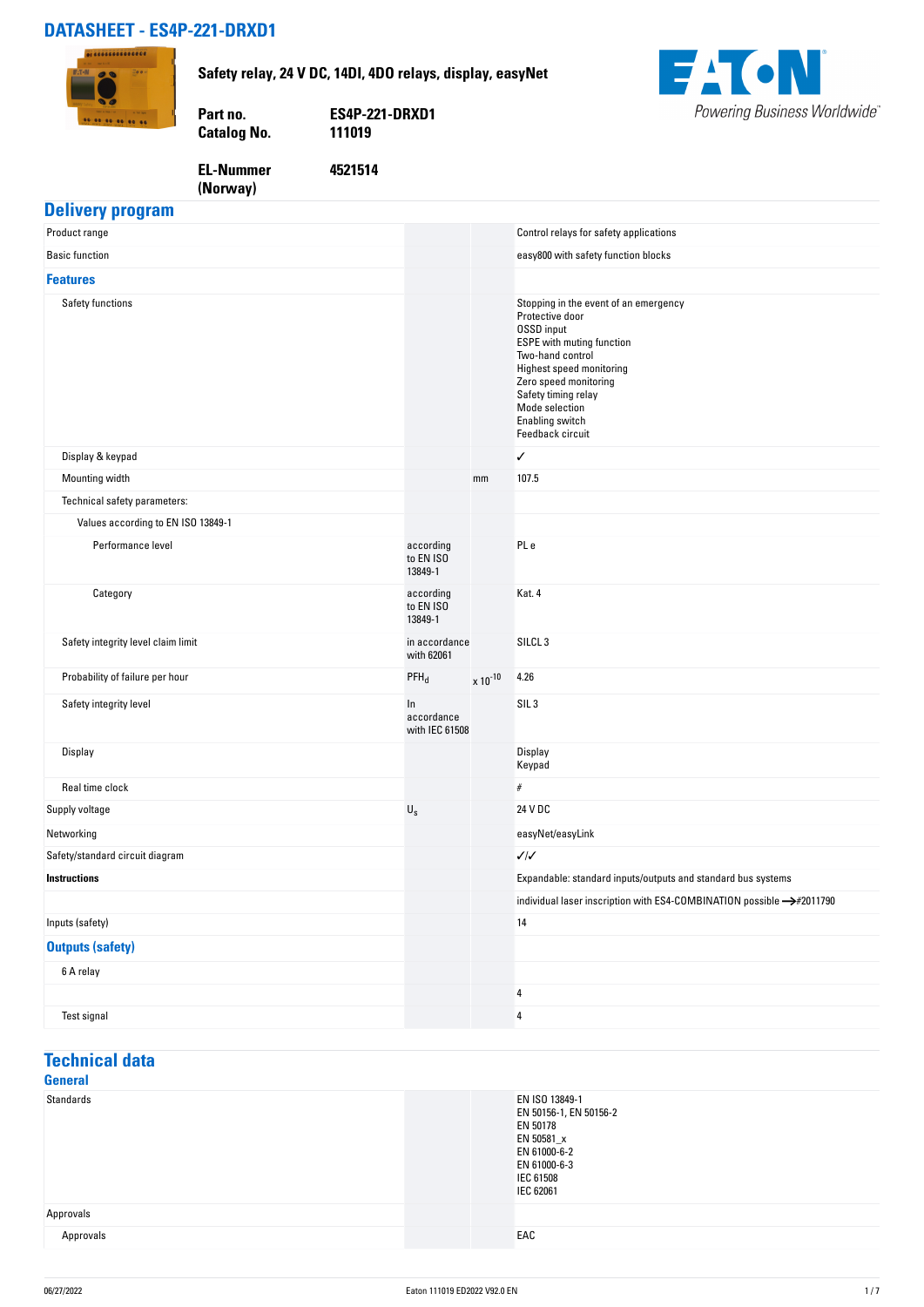| Dimensions (W x H x D)                     |                | mm              | 107.5 (6 TE) x 90 x 72                                                                                                                          |
|--------------------------------------------|----------------|-----------------|-------------------------------------------------------------------------------------------------------------------------------------------------|
| Weight                                     |                | kg              | 0.38                                                                                                                                            |
| Mounting                                   |                |                 | Top-hat rail IEC/EN 60715, 35 mm or screw fixing using fixing brackets ZB4-101-GF1<br>(accessories)                                             |
| <b>Times</b>                               |                |                 |                                                                                                                                                 |
| Inputs                                     |                |                 |                                                                                                                                                 |
| Max. duration of external test pulde       |                | ms              | 1                                                                                                                                               |
| Semi-conductor output                      |                |                 |                                                                                                                                                 |
| Off test pulse                             |                | ms              | < 1                                                                                                                                             |
| Off-delay                                  |                | ms              | < 1                                                                                                                                             |
| <b>Terminal capacities</b>                 |                |                 |                                                                                                                                                 |
| Solid                                      |                | mm <sup>2</sup> | 0.2/4 (AWG 22 - 12)                                                                                                                             |
| Flexible with ferrule                      |                | mm <sup>2</sup> | $0.2/2.5$ (AWG 22 - 12)                                                                                                                         |
| Standard screwdriver                       |                | mm              | $0.8 \times 3.5$                                                                                                                                |
| Max. tightening torque                     |                | Nm              | 0.6                                                                                                                                             |
| <b>Climatic environmental conditions</b>   |                |                 |                                                                                                                                                 |
| Operating ambient temperature              |                | °C              | $-25$ to $+55$<br>cold as per IEC 60068-2-1<br>heat as per IEC 60068-2-2<br>Damp heat - constant to IEC 60068-2-78 - cyclical to ICE 60068-2-30 |
| Condensation                               |                |                 | Take appropriate measures to prevent condensation                                                                                               |
| LCD display (clearly legible)              |                | °C              | $0 - 55$                                                                                                                                        |
| Ambient temperature                        |                |                 |                                                                                                                                                 |
| Storage                                    | θ              | °C              | $-40 - +55$                                                                                                                                     |
| relative humidity                          |                | %               | $5 - 95$<br>in accordance with IEC 60068-2-30, IEC 60068-2-78<br>Non-condensing                                                                 |
| Air pressure (operation)                   |                | hPa             | 795 - 1080                                                                                                                                      |
| <b>Ambient conditions, mechanical</b>      |                |                 |                                                                                                                                                 |
| Degree of protection                       |                |                 | IP20 (IEC/EN 60529, EN50178, VBG 4)                                                                                                             |
| Constant amplitude 0.15 mm                 |                | Hz              |                                                                                                                                                 |
| constant amplitude                         |                | Hz              | $10 - 57(0.15$ mm)                                                                                                                              |
| constant acceleration                      |                | Hz              | $57 - 150(2g)$                                                                                                                                  |
| Vibrations                                 | $3,5$ mm / 1 g | Hz              | In accordance with IEC 60068-2-6                                                                                                                |
| Mechanical shock resistance                |                |                 | 18 shocks<br>Sinusoidal 15 g/11 ms<br>according to IEC 60068-2-27                                                                               |
| Drop to                                    | Drop height    | mm              | 50<br>(IEC/EN 60068-2-31)                                                                                                                       |
| Free fall, packaged                        |                | m               | 0,3<br>(IEC/EN 61131-2)                                                                                                                         |
| <b>Electromagnetic compatibility (EMC)</b> |                |                 |                                                                                                                                                 |
| Electromagnetic compatibility              |                |                 | As per ICE 62061, increased EMC requirements for safety-relevant functions                                                                      |
| Overvoltage category/pollution degree      |                |                 | III/2                                                                                                                                           |
| Electrostatic discharge (ESD)              |                |                 |                                                                                                                                                 |
| applied standard                           |                |                 | nach IEC/EN 61000-4-2                                                                                                                           |
| Air discharge                              |                | kV              | 15                                                                                                                                              |
| Contact discharge                          |                | kV              | 8                                                                                                                                               |
| Electromagnetic fields (RFI)               |                | V/m             | 30<br>to IEC EN 61000-4-3                                                                                                                       |
|                                            |                |                 |                                                                                                                                                 |
| Radio interference suppression             |                |                 | EN 55011 Class B, EN 55022 Class B                                                                                                              |
| Burst                                      |                | kV              | according to IEC/EN 61000-4-4<br>Supply cables: 4<br>Signal cables: 4                                                                           |
| power pulses (Surge)                       |                |                 | 2 kV (supply cables, symmetrical)<br>4 kV (semi-conductor outputs, symmetrical)<br>In accordance with IEC 62061                                 |
| Immunity to line-conducted interference    |                | V               | 20, in accordsnce with IEC/EN 61000-4-6                                                                                                         |
| <b>Insulation resistance</b>               |                |                 |                                                                                                                                                 |
| Clearance in air and creepage distances    |                |                 | EN 50178, UL 508, CSA C22.2, No. 142, EN 60664-1:2003                                                                                           |
| Insulation resistance                      |                |                 | EN 50178                                                                                                                                        |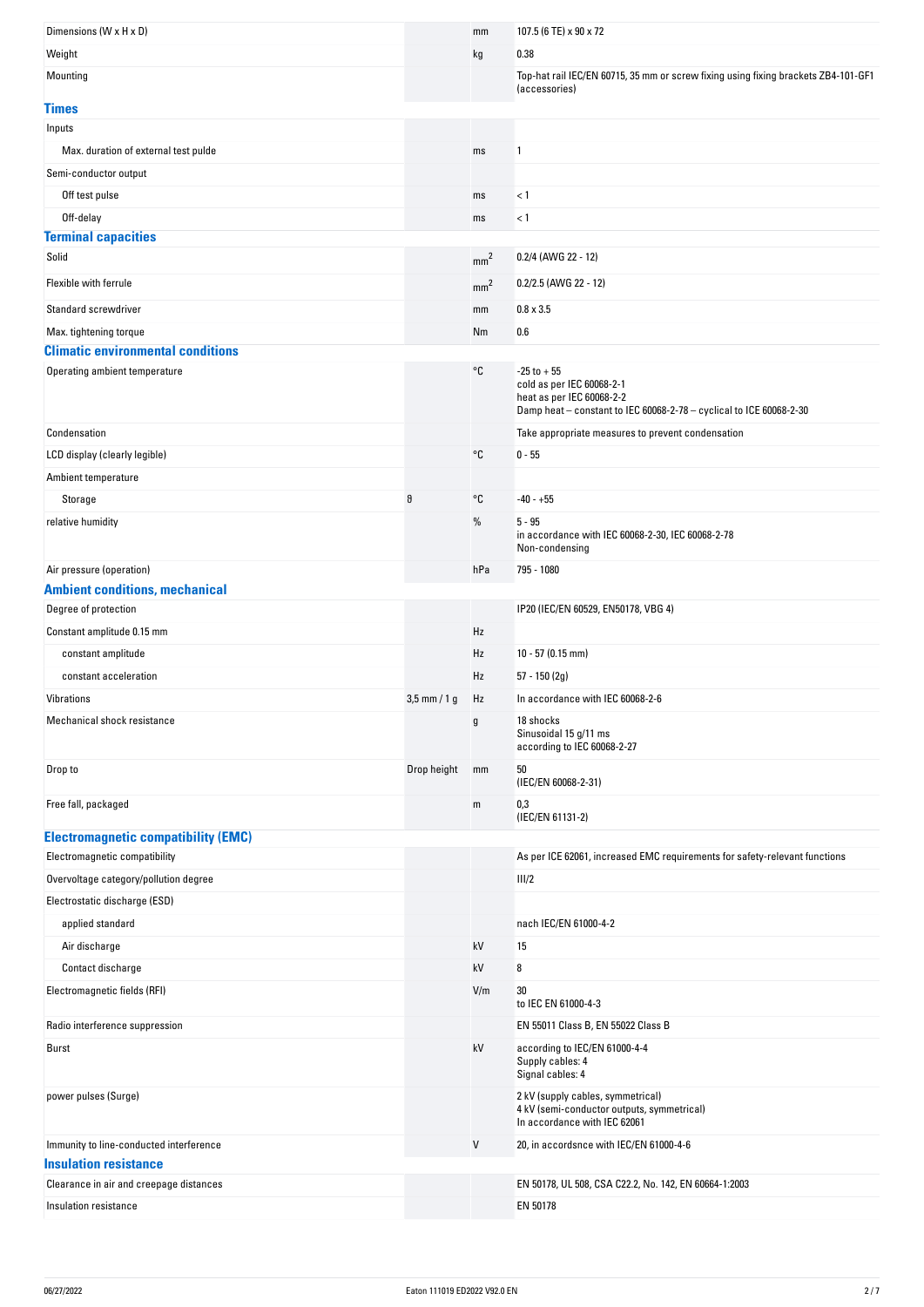### **Back-up of real-time clock**

| <b>Back-up of real-time Clock</b>                                                   |                           |               |                                                                                                                                                                      |
|-------------------------------------------------------------------------------------|---------------------------|---------------|----------------------------------------------------------------------------------------------------------------------------------------------------------------------|
| Back-up of real-time clock                                                          |                           |               |                                                                                                                                                                      |
|                                                                                     |                           |               | 1 Backup time (hours) with fully charged double layer capacitor<br>2 Service life (years)                                                                            |
| Accuracy of the real-time clock                                                     |                           | s/day         | Normally ±2 (±0.5 h/year), may vary up to ±5 s/day depending on the ambient<br>temperature                                                                           |
| <b>Accuracy</b>                                                                     |                           |               |                                                                                                                                                                      |
| Resolution                                                                          |                           |               |                                                                                                                                                                      |
| Range "S"                                                                           |                           | ms            | 50                                                                                                                                                                   |
| Range "M:S"                                                                         |                           | $\mathbf S$   | $\overline{1}$                                                                                                                                                       |
| Range "H:M"                                                                         |                           | min           | 1                                                                                                                                                                    |
| <b>Repetition accuracy</b>                                                          |                           |               |                                                                                                                                                                      |
| Resolution                                                                          |                           |               |                                                                                                                                                                      |
| Range "S"                                                                           |                           | ms            | 50                                                                                                                                                                   |
| Range "M:S"                                                                         |                           | $\mathbf S$   | 1                                                                                                                                                                    |
| Range "H:M"                                                                         |                           | min           | 1                                                                                                                                                                    |
| <b>Retentive memory</b>                                                             |                           |               |                                                                                                                                                                      |
| Read/write cycles (minimum)                                                         |                           |               | 10000000000000 (10 <sup>14</sup> )                                                                                                                                   |
| <b>Power supply</b>                                                                 |                           |               |                                                                                                                                                                      |
| Rated operational voltage                                                           | $\mathsf{U}_{\mathsf{e}}$ | $\mathsf{V}$  | 24 DC (-15/+20%)                                                                                                                                                     |
| Permissible range                                                                   | $\mathsf{U}_{\mathsf{e}}$ |               | 20.4 - 28.8 V DC                                                                                                                                                     |
| Residual ripple                                                                     |                           | $\%$          | $\leq 0$                                                                                                                                                             |
| Input current                                                                       |                           |               |                                                                                                                                                                      |
| Input current 115/230 V AC                                                          |                           | mA            | $< 250$                                                                                                                                                              |
| Voltage dips                                                                        |                           | ms            | $\leq 10$<br>(IEC/EN 61131-2)                                                                                                                                        |
| Heat dissipation                                                                    |                           | W             | < 6                                                                                                                                                                  |
| Potential isolation                                                                 |                           |               | From the inputs: yes: no<br>from the outputs: yes<br>to PC interface: no<br>to easyLink:no<br>to easyNet: yes                                                        |
| <b>Network easyNet</b><br>Stations                                                  |                           | Number max. 8 |                                                                                                                                                                      |
| Data transfer rate/distance                                                         |                           |               | 1000 kBit/s, 6 m                                                                                                                                                     |
|                                                                                     |                           |               | 500 kBit/s, 25 m<br>250 kBit/s, 40 m<br>125 kBit/s, 125 m<br>50 kBit/s, 300 m<br>20 kBit/s, 700 m<br>10 kBit/s, 1000 m                                               |
| Potential isolation                                                                 |                           |               |                                                                                                                                                                      |
| Potential isolation between inputs and internal power supply<br>Potential isolation |                           |               | yes<br>from power supply: yes<br>From the inputs: yes<br>from the outputs: yes<br>to PC interface: yes<br>to memory card: yes<br>to easyLink: no<br>to easyNet: yes  |
| <b>Bus termination</b>                                                              |                           |               | yes (first and last station)                                                                                                                                         |
| <b>Connection technique</b>                                                         |                           |               | RJ45, 8-pole                                                                                                                                                         |
| <b>Digital inputs 24 V DC</b>                                                       |                           |               |                                                                                                                                                                      |
| Number                                                                              |                           |               | 14                                                                                                                                                                   |
| Status indication                                                                   |                           |               | LCD display                                                                                                                                                          |
| Potential isolation                                                                 |                           |               | from power supply: no<br>between digital inputs: no<br>from the outputs: yes<br>to the interface: no<br>to the memory card: no<br>to easyLink: no<br>to easyNet: yes |
| Rated signal voltage                                                                | $\mathsf{U}_{\mathsf{e}}$ | V DC          | 24                                                                                                                                                                   |
| On 0 signal                                                                         | $\mathsf{U}_{\mathsf{e}}$ | VDC           | < 5                                                                                                                                                                  |
| On 1 signal                                                                         | $\mathsf{U}_{\mathsf{e}}$ | VDC           | > 15,0                                                                                                                                                               |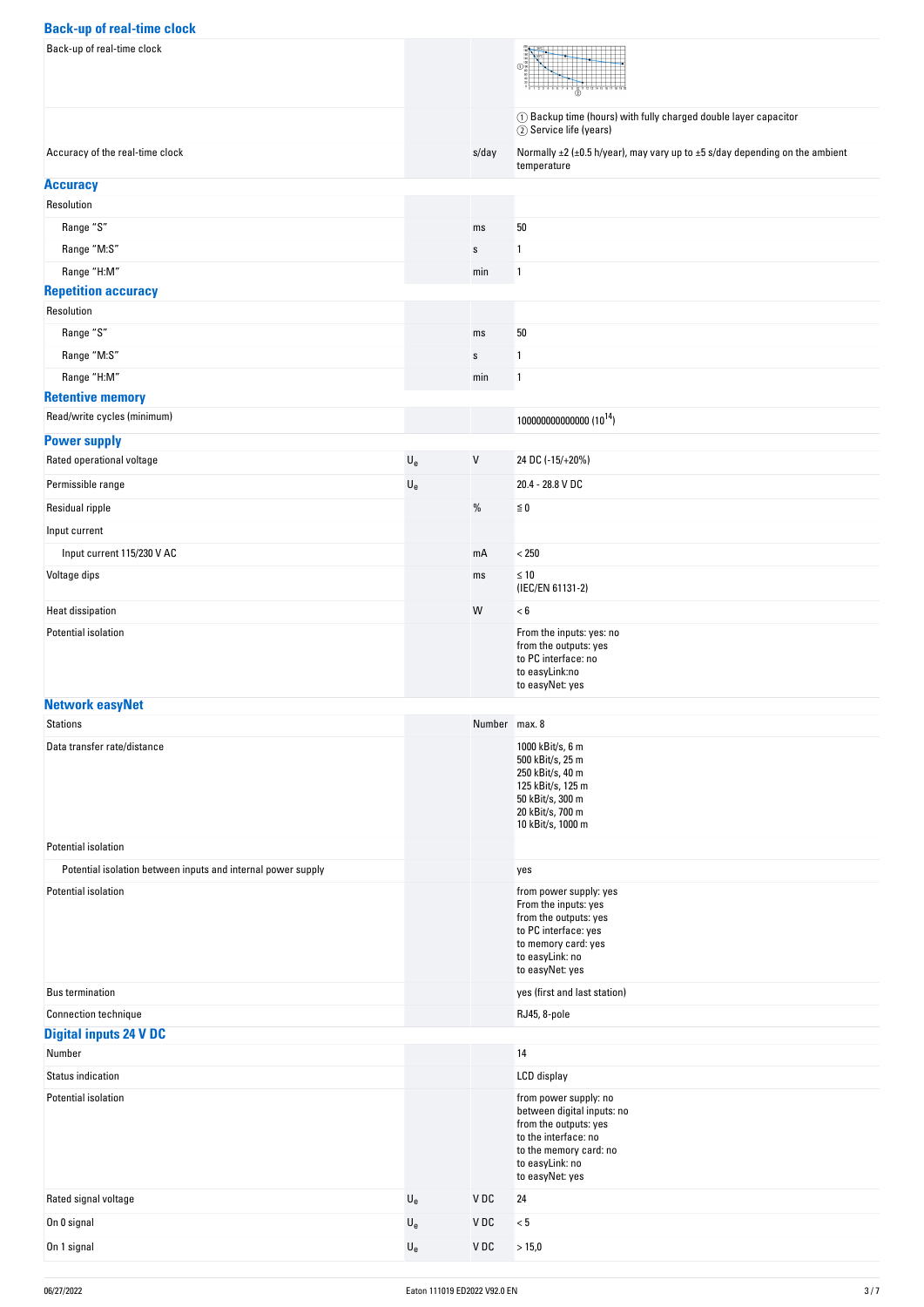| Input current on 1 signal                                                                              |                           |                               |                                                                                                                                                                                                                                          |
|--------------------------------------------------------------------------------------------------------|---------------------------|-------------------------------|------------------------------------------------------------------------------------------------------------------------------------------------------------------------------------------------------------------------------------------|
| IS1 - IS14                                                                                             |                           | mA                            | 5.7 (at 24 V DC)                                                                                                                                                                                                                         |
| Hardware delay time from 0 to 1                                                                        |                           | ms                            |                                                                                                                                                                                                                                          |
|                                                                                                        |                           |                               | Debounce ON: 24<br>Debounce OFF: 0.06 (IS1, IS2), 0.17 (IS3 to IS14)                                                                                                                                                                     |
| Hardware delay time from 1 to 0                                                                        |                           | ms                            |                                                                                                                                                                                                                                          |
|                                                                                                        |                           |                               | Debounce ON: 24<br>Debounce OFF: 0.08 (IS1, IS2), 0.22 (IS3 to IS14)                                                                                                                                                                     |
| Cable length (unscreened)                                                                              |                           | m                             | 100                                                                                                                                                                                                                                      |
| Single cable length of test signal output to the device input (shielded)                               |                           | m                             | 1000                                                                                                                                                                                                                                     |
| Total of single cable lengths from one test signal output to the device inputs<br>(shielded)           |                           | m                             | 3000                                                                                                                                                                                                                                     |
| Maximum rotary frequency at device inputs IS1 and IS2, when using function<br>block OM or ZM           |                           | Hz                            | 1000                                                                                                                                                                                                                                     |
| Maximum switching frequency at input (does not apply to I1, I2, if function block<br>SM or OM is used) |                           | Operation <sup>900</sup><br>h |                                                                                                                                                                                                                                          |
| <b>Test signal outputs</b>                                                                             |                           |                               |                                                                                                                                                                                                                                          |
| Number                                                                                                 |                           |                               | 4 (T1 to T4)                                                                                                                                                                                                                             |
| Voltage                                                                                                |                           | VDC                           | 24                                                                                                                                                                                                                                       |
| Potential isolation                                                                                    |                           |                               | No                                                                                                                                                                                                                                       |
| <b>Relay outputs</b>                                                                                   |                           |                               | 4                                                                                                                                                                                                                                        |
| Outputs in groups of                                                                                   |                           |                               | $\mathbf{1}$                                                                                                                                                                                                                             |
| Safety level                                                                                           |                           |                               | 3 redundant relay outputs, 6 months test interval                                                                                                                                                                                        |
|                                                                                                        |                           |                               | According to EN 50156                                                                                                                                                                                                                    |
| Protection of an output relay                                                                          |                           |                               | Fuse: $6$ A $gL/gG$ ,<br>Circuit-breaker with C characteristic: 4 A (only permissible with 24V DC),<br>Short-circuit current $I_K$ < 250 A                                                                                               |
| Potential isolation                                                                                    |                           |                               | from power supply: yes<br>From the inputs: yes<br>between digital inputs: yes<br>to the interface: yes<br>to easyNet: yes<br>to easyLink: yes<br>Safe isolation according to EN 50178: 300 V AC<br>Basic isolation: 600 V AC             |
| Lifespan, mechanical                                                                                   | <b>Operations</b>         | $\times 10^6$                 | 10                                                                                                                                                                                                                                       |
| Contacts                                                                                               |                           |                               |                                                                                                                                                                                                                                          |
| Conventional thermal current                                                                           | $I_{th}$                  | А                             | 6                                                                                                                                                                                                                                        |
| Rated impulse withstand voltage U <sub>imp</sub> of contact coil                                       |                           | kV                            | 6                                                                                                                                                                                                                                        |
| Rated operational voltage                                                                              | $\mathsf{U}_{\mathsf{e}}$ | V AC                          | 250                                                                                                                                                                                                                                      |
| Rated insulation voltage                                                                               | $U_i$                     | V AC                          | 250                                                                                                                                                                                                                                      |
| safe isolation between coil and contact                                                                |                           | V AC                          | 300<br>in accordance with 50178                                                                                                                                                                                                          |
| Switching capacity                                                                                     |                           |                               | DC-13, 24 V DC, 0.1 Hz: 40000 operations (in accordance with IEC 60947-5-1)<br>AC-15, 230 V AC, 3 A: 80000 operations (in accordance with IEC 60947-5-1)<br>DC: B300 (in accordance with UL 508)<br>AC: R300 (in accordance with UL 508) |
| Switching frequency                                                                                    |                           |                               |                                                                                                                                                                                                                                          |
| <b>Mechanical operations</b>                                                                           |                           | $\times 10^6$                 | 10                                                                                                                                                                                                                                       |
| Switching frequency                                                                                    |                           | Hz                            | 15                                                                                                                                                                                                                                       |
| <b>Transistor outputs</b>                                                                              |                           |                               |                                                                                                                                                                                                                                          |
| Residual ripple                                                                                        |                           | %                             | 5                                                                                                                                                                                                                                        |
| Output status indication                                                                               |                           |                               | LCD-display                                                                                                                                                                                                                              |
|                                                                                                        |                           |                               |                                                                                                                                                                                                                                          |

## **Design verification as per IEC/EN 61439**

| Technical data for design verification                   |                   |    |       |
|----------------------------------------------------------|-------------------|----|-------|
| Rated operational current for specified heat dissipation |                   | A  |       |
| Heat dissipation per pole, current-dependent             | $P_{\text{vid}}$  | W  | 0     |
| Equipment heat dissipation, current-dependent            | $P_{\text{vid}}$  | W  | IJ    |
| Static heat dissipation, non-current-dependent           | $P_{VS}$          | W  | 6     |
| Heat dissipation capacity                                | $P_{\text{diss}}$ | W  | 0     |
| Operating ambient temperature min.                       |                   | °C | $-25$ |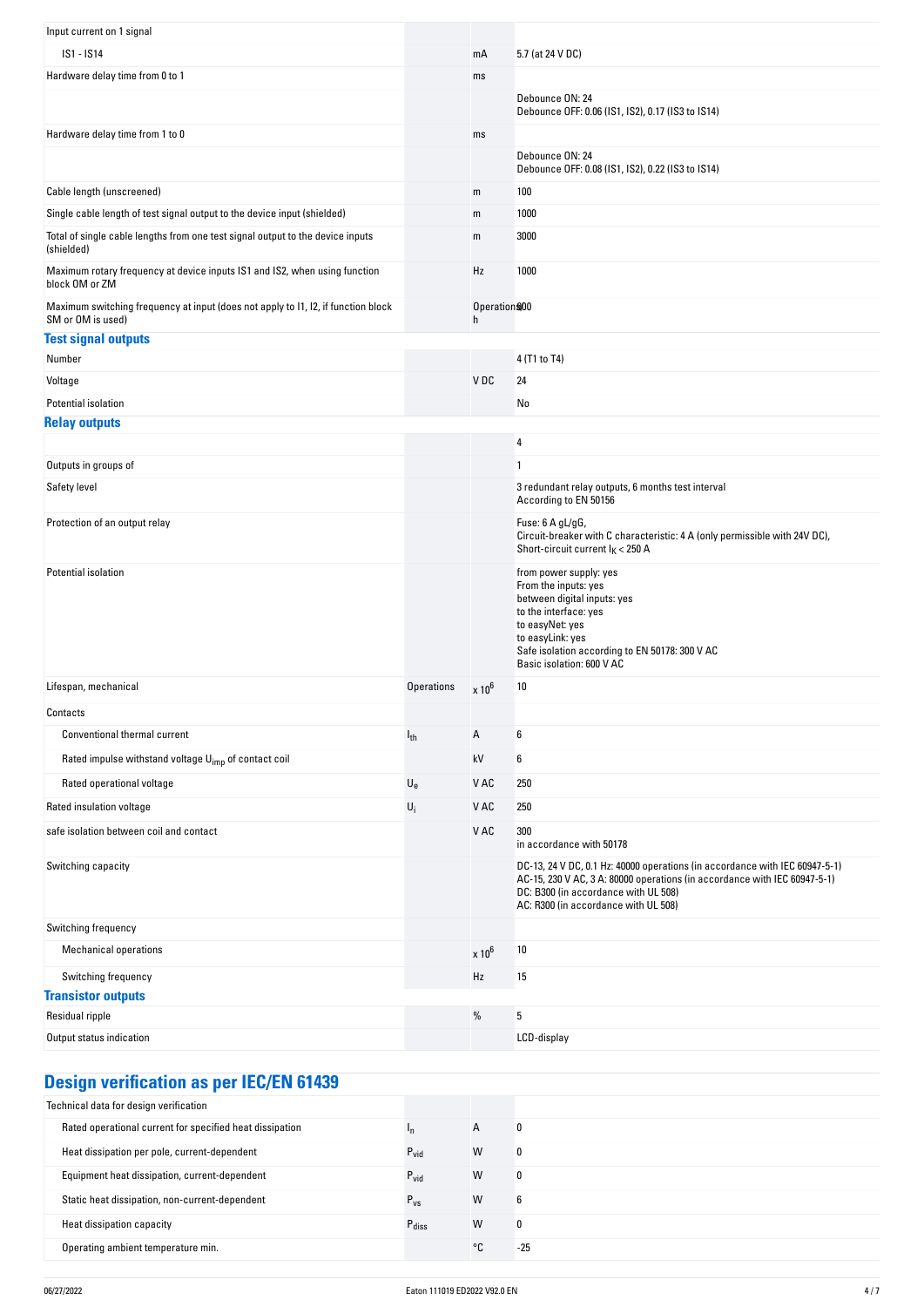| Operating ambient temperature max.                                                                                        | ۰c | 55                                                                                                                                  |
|---------------------------------------------------------------------------------------------------------------------------|----|-------------------------------------------------------------------------------------------------------------------------------------|
| IEC/EN 61439 design verification                                                                                          |    |                                                                                                                                     |
| 10.2 Strength of materials and parts                                                                                      |    |                                                                                                                                     |
| 10.2.2 Corrosion resistance                                                                                               |    | Meets the product standard's requirements.                                                                                          |
| 10.2.3.1 Verification of thermal stability of enclosures                                                                  |    | Meets the product standard's requirements.                                                                                          |
| 10.2.3.2 Verification of resistance of insulating materials to normal heat                                                |    | Meets the product standard's requirements.                                                                                          |
| 10.2.3.3 Verification of resistance of insulating materials to abnormal heat<br>and fire due to internal electric effects |    | Meets the product standard's requirements.                                                                                          |
| 10.2.4 Resistance to ultra-violet (UV) radiation                                                                          |    | Meets the product standard's requirements.                                                                                          |
| 10.2.5 Lifting                                                                                                            |    | Does not apply, since the entire switchgear needs to be evaluated.                                                                  |
| 10.2.6 Mechanical impact                                                                                                  |    | Does not apply, since the entire switchgear needs to be evaluated.                                                                  |
| 10.2.7 Inscriptions                                                                                                       |    | Meets the product standard's requirements.                                                                                          |
| 10.3 Degree of protection of ASSEMBLIES                                                                                   |    | Does not apply, since the entire switchgear needs to be evaluated.                                                                  |
| 10.4 Clearances and creepage distances                                                                                    |    | Meets the product standard's requirements.                                                                                          |
| 10.5 Protection against electric shock                                                                                    |    | Does not apply, since the entire switchgear needs to be evaluated.                                                                  |
| 10.6 Incorporation of switching devices and components                                                                    |    | Does not apply, since the entire switchgear needs to be evaluated.                                                                  |
| 10.7 Internal electrical circuits and connections                                                                         |    | Is the panel builder's responsibility.                                                                                              |
| 10.8 Connections for external conductors                                                                                  |    | Is the panel builder's responsibility.                                                                                              |
| 10.9 Insulation properties                                                                                                |    |                                                                                                                                     |
| 10.9.2 Power-frequency electric strength                                                                                  |    | Is the panel builder's responsibility.                                                                                              |
| 10.9.3 Impulse withstand voltage                                                                                          |    | Is the panel builder's responsibility.                                                                                              |
| 10.9.4 Testing of enclosures made of insulating material                                                                  |    | Is the panel builder's responsibility.                                                                                              |
| 10.10 Temperature rise                                                                                                    |    | The panel builder is responsible for the temperature rise calculation. Eaton will<br>provide heat dissipation data for the devices. |
| 10.11 Short-circuit rating                                                                                                |    | Is the panel builder's responsibility. The specifications for the switchgear must be<br>observed.                                   |
| 10.12 Electromagnetic compatibility                                                                                       |    | Is the panel builder's responsibility. The specifications for the switchgear must be<br>observed.                                   |
| 10.13 Mechanical function                                                                                                 |    | The device meets the requirements, provided the information in the instruction<br>leaflet (IL) is observed.                         |

### **Technical data ETIM 8.0**

| Programmable logic controllers PLC (EG000024) / Logic module (EC001417)                                                                                          |              |   |               |  |  |
|------------------------------------------------------------------------------------------------------------------------------------------------------------------|--------------|---|---------------|--|--|
| Electric engineering, automation, process control engineering / Control / Programmable logic control (SPS) / Logic module (ecl@ss10.0.1-27-24-22-16 [AKE539014]) |              |   |               |  |  |
| $\mathsf{V}$<br>$0 - 0$<br>Supply voltage AC 50 Hz                                                                                                               |              |   |               |  |  |
| Supply voltage AC 60 Hz                                                                                                                                          | $\mathsf{V}$ |   | $0 - 0$       |  |  |
| Supply voltage DC                                                                                                                                                | $\vee$       |   | $20.4 - 28.8$ |  |  |
| Voltage type of supply voltage                                                                                                                                   |              |   | DC            |  |  |
| Switching current                                                                                                                                                |              | Α | 8             |  |  |
| Number of analogue inputs                                                                                                                                        |              |   | 0             |  |  |
| Number of analogue outputs                                                                                                                                       |              |   | 4             |  |  |
| Number of digital inputs                                                                                                                                         |              |   | 14            |  |  |
| Number of digital outputs                                                                                                                                        |              |   | 4             |  |  |
| With relay output                                                                                                                                                |              |   | Yes           |  |  |
| Number of HW-interfaces industrial Ethernet                                                                                                                      |              |   | 0             |  |  |
| Number of interfaces PROFINET                                                                                                                                    |              |   | 0             |  |  |
| Number of HW-interfaces RS-232                                                                                                                                   |              |   | 1             |  |  |
| Number of HW-interfaces RS-422                                                                                                                                   |              |   | 0             |  |  |
| Number of HW-interfaces RS-485                                                                                                                                   |              |   | 0             |  |  |
| Number of HW-interfaces serial TTY                                                                                                                               |              |   | 0             |  |  |
| Number of HW-interfaces USB                                                                                                                                      |              |   | 0             |  |  |
| Number of HW-interfaces parallel                                                                                                                                 |              |   | 0             |  |  |
| Number of HW-interfaces Wireless                                                                                                                                 |              |   | 0             |  |  |
| Number of HW-interfaces other                                                                                                                                    |              |   | 3             |  |  |
| With optical interface                                                                                                                                           |              |   | No            |  |  |
| Supporting protocol for TCP/IP                                                                                                                                   |              |   | No            |  |  |
| Supporting protocol for PROFIBUS                                                                                                                                 |              |   | No            |  |  |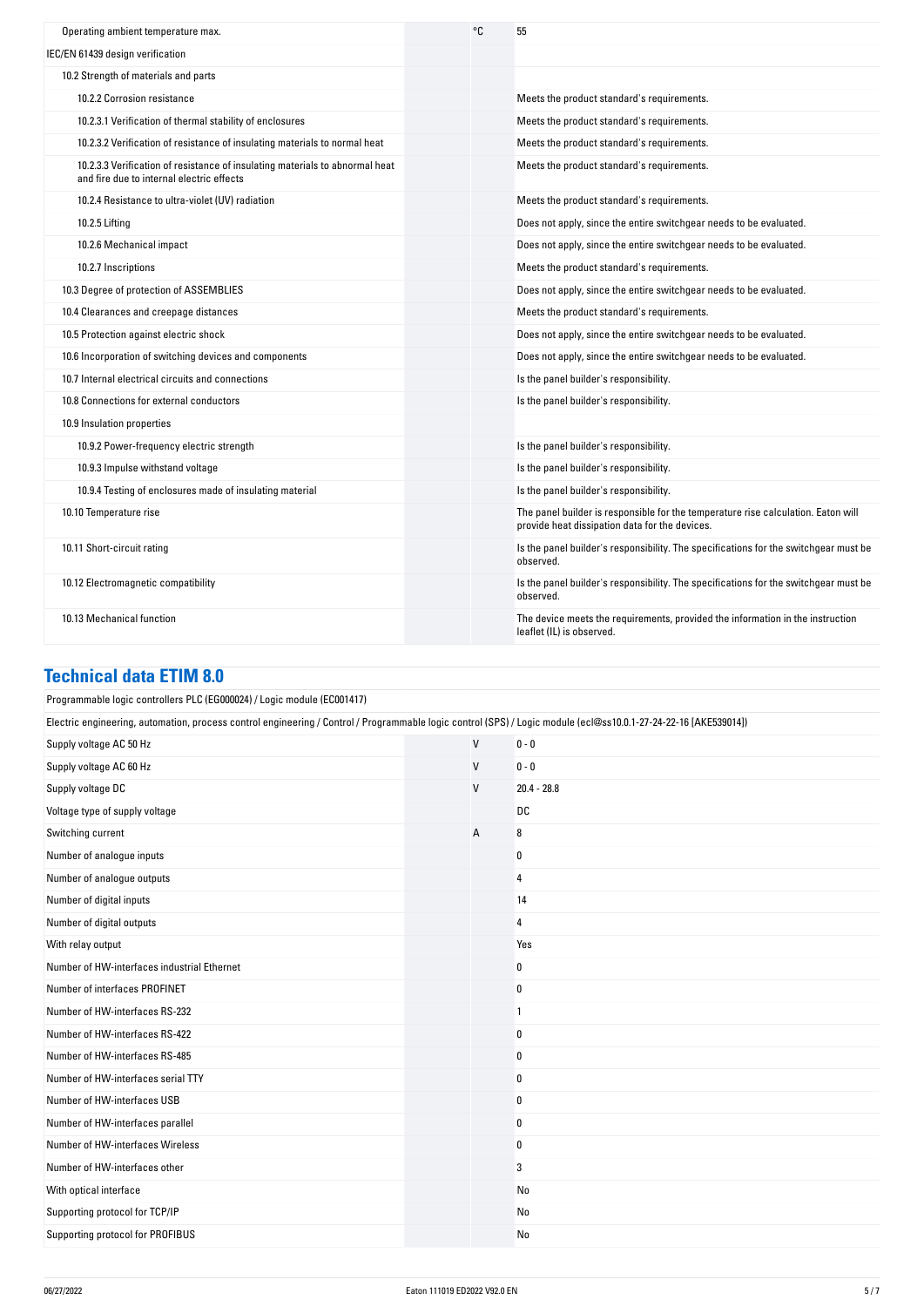| Supporting protocol for INTERBUS<br>No<br>Supporting protocol for ASI<br>No<br>Supporting protocol for KNX<br>No<br>Supporting protocol for Modbus<br>No<br>Supporting protocol for Data-Highway<br>No<br>Supporting protocol for DeviceNet<br>No<br>Supporting protocol for SUCONET<br>No<br>Supporting protocol for LON<br>No<br>Supporting protocol for PROFINET IO<br>No<br>Supporting protocol for PROFINET CBA<br>No<br>Supporting protocol for SERCOS<br>No<br>Supporting protocol for Foundation Fieldbus<br>No<br>Supporting protocol for EtherNet/IP<br>No<br>Supporting protocol for AS-Interface Safety at Work<br>No<br>Supporting protocol for DeviceNet Safety<br>No<br>Supporting protocol for INTERBUS-Safety<br>No<br>Supporting protocol for PROFIsafe<br>No<br>Supporting protocol for SafetyBUS p<br>No<br>Supporting protocol for other bus systems<br>Yes<br>Radio standard Bluetooth<br>No<br>Radio standard Wi-Fi 802.11<br>No<br>Radio standard GPRS<br>No<br>Radio standard GSM<br>No<br>Radio standard UMTS<br>No<br>10 link master<br>No<br>Redundancy<br>Yes<br>With display<br>Yes<br><b>IP20</b><br>Degree of protection (IP)<br><b>Basic device</b><br>Yes<br>Expandable<br>Yes<br><b>Expansion device</b><br>No<br>With time switch clock<br>Yes<br>Rail mounting possible<br>Yes<br>Wall mounting/direct mounting<br>Yes<br>Front built-in possible<br>No<br>Rack-assembly possible<br>No<br>Suitable for safety functions<br>Yes<br>SIL according to IEC 61508<br>3<br>Performance level according to EN ISO 13849-1<br>Level e<br>Appendant operation agent (Ex ia)<br>No<br>Appendant operation agent (Ex ib)<br>No<br>Explosion safety category for gas<br>None<br>Explosion safety category for dust<br>None<br>Width<br>108<br>mm<br>Height<br>90<br>mm<br>72<br>Depth<br>mm | Supporting protocol for CAN | No |
|-----------------------------------------------------------------------------------------------------------------------------------------------------------------------------------------------------------------------------------------------------------------------------------------------------------------------------------------------------------------------------------------------------------------------------------------------------------------------------------------------------------------------------------------------------------------------------------------------------------------------------------------------------------------------------------------------------------------------------------------------------------------------------------------------------------------------------------------------------------------------------------------------------------------------------------------------------------------------------------------------------------------------------------------------------------------------------------------------------------------------------------------------------------------------------------------------------------------------------------------------------------------------------------------------------------------------------------------------------------------------------------------------------------------------------------------------------------------------------------------------------------------------------------------------------------------------------------------------------------------------------------------------------------------------------------------------------------------------------------------------------------------------------------------------------------------------|-----------------------------|----|
|                                                                                                                                                                                                                                                                                                                                                                                                                                                                                                                                                                                                                                                                                                                                                                                                                                                                                                                                                                                                                                                                                                                                                                                                                                                                                                                                                                                                                                                                                                                                                                                                                                                                                                                                                                                                                       |                             |    |
|                                                                                                                                                                                                                                                                                                                                                                                                                                                                                                                                                                                                                                                                                                                                                                                                                                                                                                                                                                                                                                                                                                                                                                                                                                                                                                                                                                                                                                                                                                                                                                                                                                                                                                                                                                                                                       |                             |    |
|                                                                                                                                                                                                                                                                                                                                                                                                                                                                                                                                                                                                                                                                                                                                                                                                                                                                                                                                                                                                                                                                                                                                                                                                                                                                                                                                                                                                                                                                                                                                                                                                                                                                                                                                                                                                                       |                             |    |
|                                                                                                                                                                                                                                                                                                                                                                                                                                                                                                                                                                                                                                                                                                                                                                                                                                                                                                                                                                                                                                                                                                                                                                                                                                                                                                                                                                                                                                                                                                                                                                                                                                                                                                                                                                                                                       |                             |    |
|                                                                                                                                                                                                                                                                                                                                                                                                                                                                                                                                                                                                                                                                                                                                                                                                                                                                                                                                                                                                                                                                                                                                                                                                                                                                                                                                                                                                                                                                                                                                                                                                                                                                                                                                                                                                                       |                             |    |
|                                                                                                                                                                                                                                                                                                                                                                                                                                                                                                                                                                                                                                                                                                                                                                                                                                                                                                                                                                                                                                                                                                                                                                                                                                                                                                                                                                                                                                                                                                                                                                                                                                                                                                                                                                                                                       |                             |    |
|                                                                                                                                                                                                                                                                                                                                                                                                                                                                                                                                                                                                                                                                                                                                                                                                                                                                                                                                                                                                                                                                                                                                                                                                                                                                                                                                                                                                                                                                                                                                                                                                                                                                                                                                                                                                                       |                             |    |
|                                                                                                                                                                                                                                                                                                                                                                                                                                                                                                                                                                                                                                                                                                                                                                                                                                                                                                                                                                                                                                                                                                                                                                                                                                                                                                                                                                                                                                                                                                                                                                                                                                                                                                                                                                                                                       |                             |    |
|                                                                                                                                                                                                                                                                                                                                                                                                                                                                                                                                                                                                                                                                                                                                                                                                                                                                                                                                                                                                                                                                                                                                                                                                                                                                                                                                                                                                                                                                                                                                                                                                                                                                                                                                                                                                                       |                             |    |
|                                                                                                                                                                                                                                                                                                                                                                                                                                                                                                                                                                                                                                                                                                                                                                                                                                                                                                                                                                                                                                                                                                                                                                                                                                                                                                                                                                                                                                                                                                                                                                                                                                                                                                                                                                                                                       |                             |    |
|                                                                                                                                                                                                                                                                                                                                                                                                                                                                                                                                                                                                                                                                                                                                                                                                                                                                                                                                                                                                                                                                                                                                                                                                                                                                                                                                                                                                                                                                                                                                                                                                                                                                                                                                                                                                                       |                             |    |
|                                                                                                                                                                                                                                                                                                                                                                                                                                                                                                                                                                                                                                                                                                                                                                                                                                                                                                                                                                                                                                                                                                                                                                                                                                                                                                                                                                                                                                                                                                                                                                                                                                                                                                                                                                                                                       |                             |    |
|                                                                                                                                                                                                                                                                                                                                                                                                                                                                                                                                                                                                                                                                                                                                                                                                                                                                                                                                                                                                                                                                                                                                                                                                                                                                                                                                                                                                                                                                                                                                                                                                                                                                                                                                                                                                                       |                             |    |
|                                                                                                                                                                                                                                                                                                                                                                                                                                                                                                                                                                                                                                                                                                                                                                                                                                                                                                                                                                                                                                                                                                                                                                                                                                                                                                                                                                                                                                                                                                                                                                                                                                                                                                                                                                                                                       |                             |    |
|                                                                                                                                                                                                                                                                                                                                                                                                                                                                                                                                                                                                                                                                                                                                                                                                                                                                                                                                                                                                                                                                                                                                                                                                                                                                                                                                                                                                                                                                                                                                                                                                                                                                                                                                                                                                                       |                             |    |
|                                                                                                                                                                                                                                                                                                                                                                                                                                                                                                                                                                                                                                                                                                                                                                                                                                                                                                                                                                                                                                                                                                                                                                                                                                                                                                                                                                                                                                                                                                                                                                                                                                                                                                                                                                                                                       |                             |    |
|                                                                                                                                                                                                                                                                                                                                                                                                                                                                                                                                                                                                                                                                                                                                                                                                                                                                                                                                                                                                                                                                                                                                                                                                                                                                                                                                                                                                                                                                                                                                                                                                                                                                                                                                                                                                                       |                             |    |
|                                                                                                                                                                                                                                                                                                                                                                                                                                                                                                                                                                                                                                                                                                                                                                                                                                                                                                                                                                                                                                                                                                                                                                                                                                                                                                                                                                                                                                                                                                                                                                                                                                                                                                                                                                                                                       |                             |    |
|                                                                                                                                                                                                                                                                                                                                                                                                                                                                                                                                                                                                                                                                                                                                                                                                                                                                                                                                                                                                                                                                                                                                                                                                                                                                                                                                                                                                                                                                                                                                                                                                                                                                                                                                                                                                                       |                             |    |
|                                                                                                                                                                                                                                                                                                                                                                                                                                                                                                                                                                                                                                                                                                                                                                                                                                                                                                                                                                                                                                                                                                                                                                                                                                                                                                                                                                                                                                                                                                                                                                                                                                                                                                                                                                                                                       |                             |    |
|                                                                                                                                                                                                                                                                                                                                                                                                                                                                                                                                                                                                                                                                                                                                                                                                                                                                                                                                                                                                                                                                                                                                                                                                                                                                                                                                                                                                                                                                                                                                                                                                                                                                                                                                                                                                                       |                             |    |
|                                                                                                                                                                                                                                                                                                                                                                                                                                                                                                                                                                                                                                                                                                                                                                                                                                                                                                                                                                                                                                                                                                                                                                                                                                                                                                                                                                                                                                                                                                                                                                                                                                                                                                                                                                                                                       |                             |    |
|                                                                                                                                                                                                                                                                                                                                                                                                                                                                                                                                                                                                                                                                                                                                                                                                                                                                                                                                                                                                                                                                                                                                                                                                                                                                                                                                                                                                                                                                                                                                                                                                                                                                                                                                                                                                                       |                             |    |
|                                                                                                                                                                                                                                                                                                                                                                                                                                                                                                                                                                                                                                                                                                                                                                                                                                                                                                                                                                                                                                                                                                                                                                                                                                                                                                                                                                                                                                                                                                                                                                                                                                                                                                                                                                                                                       |                             |    |
|                                                                                                                                                                                                                                                                                                                                                                                                                                                                                                                                                                                                                                                                                                                                                                                                                                                                                                                                                                                                                                                                                                                                                                                                                                                                                                                                                                                                                                                                                                                                                                                                                                                                                                                                                                                                                       |                             |    |
|                                                                                                                                                                                                                                                                                                                                                                                                                                                                                                                                                                                                                                                                                                                                                                                                                                                                                                                                                                                                                                                                                                                                                                                                                                                                                                                                                                                                                                                                                                                                                                                                                                                                                                                                                                                                                       |                             |    |
|                                                                                                                                                                                                                                                                                                                                                                                                                                                                                                                                                                                                                                                                                                                                                                                                                                                                                                                                                                                                                                                                                                                                                                                                                                                                                                                                                                                                                                                                                                                                                                                                                                                                                                                                                                                                                       |                             |    |
|                                                                                                                                                                                                                                                                                                                                                                                                                                                                                                                                                                                                                                                                                                                                                                                                                                                                                                                                                                                                                                                                                                                                                                                                                                                                                                                                                                                                                                                                                                                                                                                                                                                                                                                                                                                                                       |                             |    |
|                                                                                                                                                                                                                                                                                                                                                                                                                                                                                                                                                                                                                                                                                                                                                                                                                                                                                                                                                                                                                                                                                                                                                                                                                                                                                                                                                                                                                                                                                                                                                                                                                                                                                                                                                                                                                       |                             |    |
|                                                                                                                                                                                                                                                                                                                                                                                                                                                                                                                                                                                                                                                                                                                                                                                                                                                                                                                                                                                                                                                                                                                                                                                                                                                                                                                                                                                                                                                                                                                                                                                                                                                                                                                                                                                                                       |                             |    |
|                                                                                                                                                                                                                                                                                                                                                                                                                                                                                                                                                                                                                                                                                                                                                                                                                                                                                                                                                                                                                                                                                                                                                                                                                                                                                                                                                                                                                                                                                                                                                                                                                                                                                                                                                                                                                       |                             |    |
|                                                                                                                                                                                                                                                                                                                                                                                                                                                                                                                                                                                                                                                                                                                                                                                                                                                                                                                                                                                                                                                                                                                                                                                                                                                                                                                                                                                                                                                                                                                                                                                                                                                                                                                                                                                                                       |                             |    |
|                                                                                                                                                                                                                                                                                                                                                                                                                                                                                                                                                                                                                                                                                                                                                                                                                                                                                                                                                                                                                                                                                                                                                                                                                                                                                                                                                                                                                                                                                                                                                                                                                                                                                                                                                                                                                       |                             |    |
|                                                                                                                                                                                                                                                                                                                                                                                                                                                                                                                                                                                                                                                                                                                                                                                                                                                                                                                                                                                                                                                                                                                                                                                                                                                                                                                                                                                                                                                                                                                                                                                                                                                                                                                                                                                                                       |                             |    |
|                                                                                                                                                                                                                                                                                                                                                                                                                                                                                                                                                                                                                                                                                                                                                                                                                                                                                                                                                                                                                                                                                                                                                                                                                                                                                                                                                                                                                                                                                                                                                                                                                                                                                                                                                                                                                       |                             |    |
|                                                                                                                                                                                                                                                                                                                                                                                                                                                                                                                                                                                                                                                                                                                                                                                                                                                                                                                                                                                                                                                                                                                                                                                                                                                                                                                                                                                                                                                                                                                                                                                                                                                                                                                                                                                                                       |                             |    |
|                                                                                                                                                                                                                                                                                                                                                                                                                                                                                                                                                                                                                                                                                                                                                                                                                                                                                                                                                                                                                                                                                                                                                                                                                                                                                                                                                                                                                                                                                                                                                                                                                                                                                                                                                                                                                       |                             |    |
|                                                                                                                                                                                                                                                                                                                                                                                                                                                                                                                                                                                                                                                                                                                                                                                                                                                                                                                                                                                                                                                                                                                                                                                                                                                                                                                                                                                                                                                                                                                                                                                                                                                                                                                                                                                                                       |                             |    |
|                                                                                                                                                                                                                                                                                                                                                                                                                                                                                                                                                                                                                                                                                                                                                                                                                                                                                                                                                                                                                                                                                                                                                                                                                                                                                                                                                                                                                                                                                                                                                                                                                                                                                                                                                                                                                       |                             |    |
|                                                                                                                                                                                                                                                                                                                                                                                                                                                                                                                                                                                                                                                                                                                                                                                                                                                                                                                                                                                                                                                                                                                                                                                                                                                                                                                                                                                                                                                                                                                                                                                                                                                                                                                                                                                                                       |                             |    |
|                                                                                                                                                                                                                                                                                                                                                                                                                                                                                                                                                                                                                                                                                                                                                                                                                                                                                                                                                                                                                                                                                                                                                                                                                                                                                                                                                                                                                                                                                                                                                                                                                                                                                                                                                                                                                       |                             |    |
|                                                                                                                                                                                                                                                                                                                                                                                                                                                                                                                                                                                                                                                                                                                                                                                                                                                                                                                                                                                                                                                                                                                                                                                                                                                                                                                                                                                                                                                                                                                                                                                                                                                                                                                                                                                                                       |                             |    |
|                                                                                                                                                                                                                                                                                                                                                                                                                                                                                                                                                                                                                                                                                                                                                                                                                                                                                                                                                                                                                                                                                                                                                                                                                                                                                                                                                                                                                                                                                                                                                                                                                                                                                                                                                                                                                       |                             |    |
|                                                                                                                                                                                                                                                                                                                                                                                                                                                                                                                                                                                                                                                                                                                                                                                                                                                                                                                                                                                                                                                                                                                                                                                                                                                                                                                                                                                                                                                                                                                                                                                                                                                                                                                                                                                                                       |                             |    |
|                                                                                                                                                                                                                                                                                                                                                                                                                                                                                                                                                                                                                                                                                                                                                                                                                                                                                                                                                                                                                                                                                                                                                                                                                                                                                                                                                                                                                                                                                                                                                                                                                                                                                                                                                                                                                       |                             |    |
|                                                                                                                                                                                                                                                                                                                                                                                                                                                                                                                                                                                                                                                                                                                                                                                                                                                                                                                                                                                                                                                                                                                                                                                                                                                                                                                                                                                                                                                                                                                                                                                                                                                                                                                                                                                                                       |                             |    |

**Approvals**

| <b>THRICIAL</b>                    |                                                                                            |
|------------------------------------|--------------------------------------------------------------------------------------------|
| <b>Product Standards</b>           | IEC/EN see Technical Data; UL 508; CSA-C22.20.4-04; CSA-22.2 No. 142-MI1987; CE<br>marking |
| UL File No.                        | CSA report applies to both US and Canada                                                   |
| UL Category Control No.            | NRA0                                                                                       |
| CSA File No.                       | 012528                                                                                     |
| CSA Class No.                      | 2252-81; 2252-01                                                                           |
| <b>North America Certification</b> | CSA certified, certified by CSA for use in the US                                          |